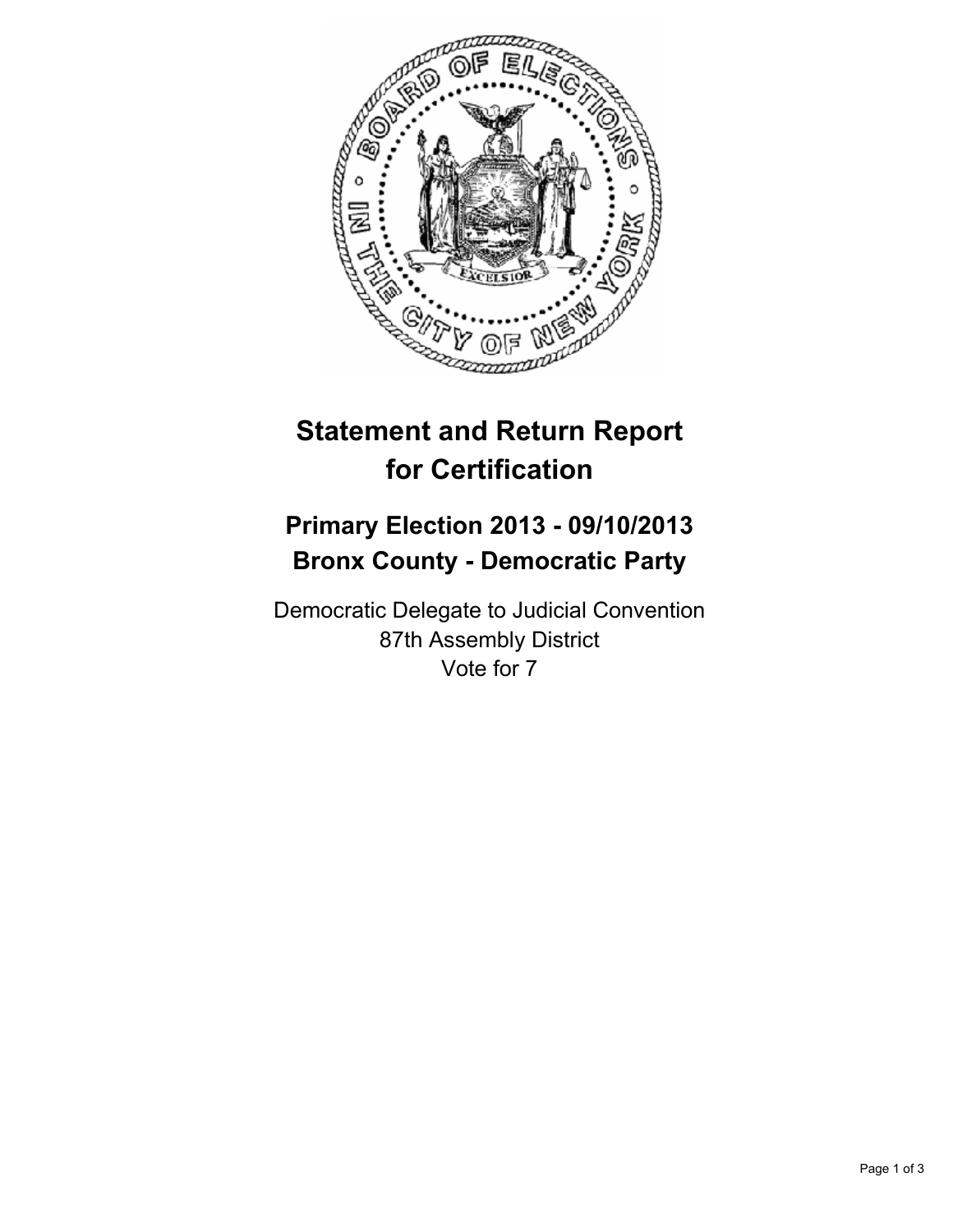

## **Assembly District 87**

| <b>EMERGENCY</b>            | 124         |
|-----------------------------|-------------|
| ABSENTEE/MILITARY           | 134         |
| <b>FEDERAL</b>              | 0           |
| <b>SPECIAL PRESIDENTIAL</b> | $\mathbf 0$ |
| <b>AFFIDAVIT</b>            | 149         |
| <b>SARAH ALLEYNE</b>        | 1,497       |
| TISHAUN C. COOK             | 1,167       |
| <b>MICHELLE ALLEYNE</b>     | 1,158       |
| <b>MILDRED MOBLEY</b>       | 1,060       |
| MARILYN RAQUELL JAMES       | 1,054       |
| DEBRA J. DIXON              | 1,438       |
| <b>JULIA RODRIGUEZ</b>      | 2,205       |
| <b>JULIAN S. SEPULVEDA</b>  | 2,538       |
| RAQUEL RIVERA               | 1,433       |
| CHERYL D. LAMB              | 1,384       |
| ANA GONZALEZ                | 1,396       |
| <b>MOHAMMED MUJUMDER</b>    | 850         |
| MIRZA A. RASHID             | 856         |
| <b>Total Votes</b>          | 18,036      |